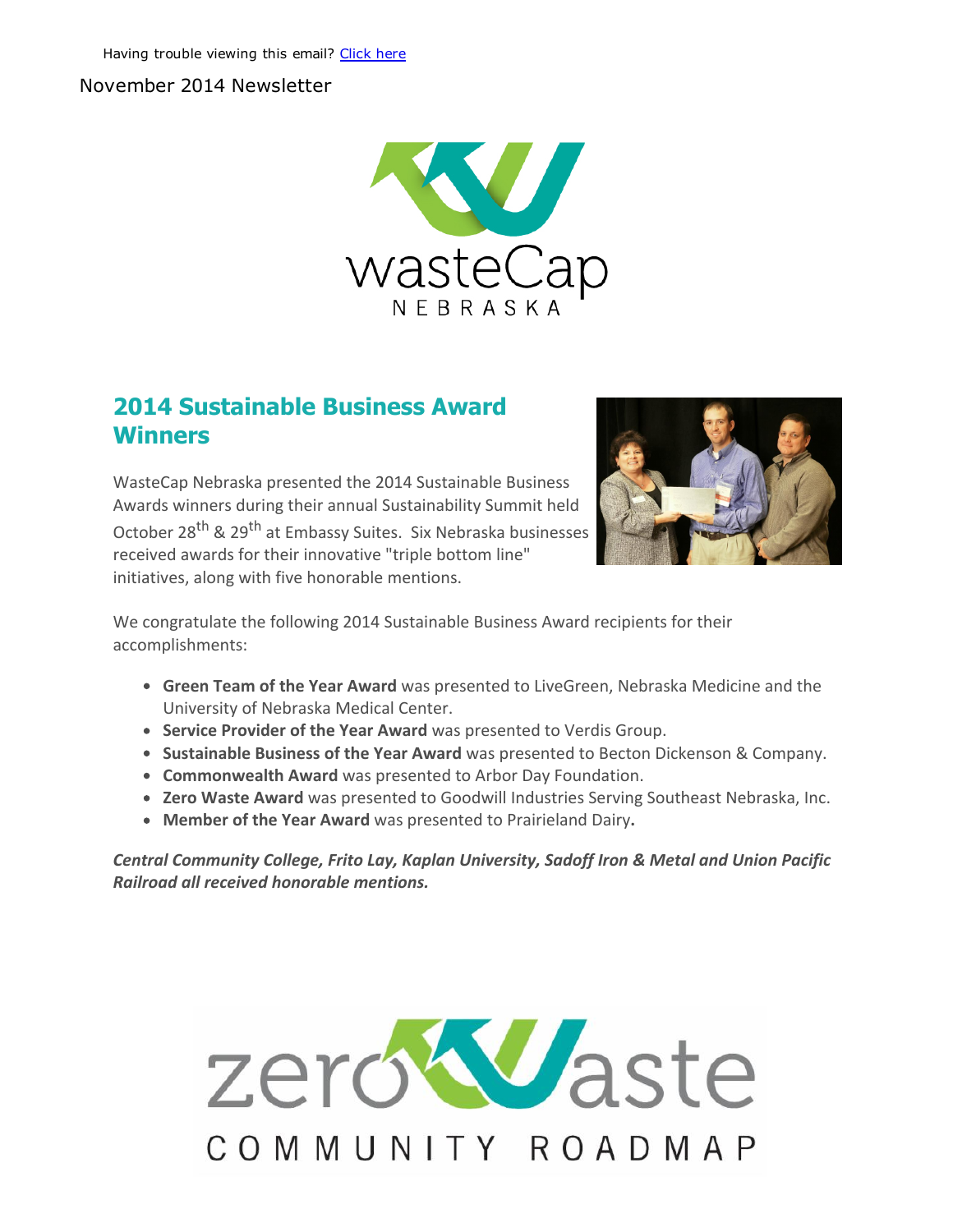# Landfills are Not a Long Term Solution to Waste

On average, each American throws away 4.3 lbs. of stuff daily. But where is *away?* The garbage trucks haul our trash to a local landfill to be buried. But it doesn't just disappear. Rather, your stuff becomes

- 1. A Dangerous Greenhouse gas
- 2. Toxic Leachate or "garbage Juice" that can leak into groundwater
- 3. Part of a Money Sink Hole & Resource Wasteland

Landfills are one of the largest sources of manmade methane. Methane is a powerful greenhouse gas that traps 73 times more heat than CO<sub>2</sub> in a 20 year period. Cutting methane can reduce climate effects faster than reducing  $CO_2$ . Methane is formed when organic materials like food and paper decompose without oxygen, which is what happens in a landfill.

Landfills are lined with plastic to make a "dry tomb". When the plastic liners tear or degrade, polluted water can leach into the groundwater. This leachate can contain household chemicals, pesticides, prescription drugs and plastic particles. Cleaning this up is costly if not impossible and can have serious health, economic and environmental impacts.

Not only do landfills threaten our health and environment, but they contain valuable materials that could contribute to our economy. Nebraskans bury over \$137 million dollars‐worth of refuse every year that could easily be recycled and support job creation. Recycling your discards creates over 10 times more jobs than throwing them in the garbage. Robust recycling systems are a vital part of the Zero Waste strategy.

Do your part to keep your stuff out of the landfill. "Reduce, reuse and recycle" continues to be the motto with one new addition....COMPOST!

To learn more, and to see additional Zero Waste Spotlights visit [www.wastecapne.org.](http://r20.rs6.net/tn.jsp?e=001-CXJBI5H2fPvYhC3QSl2w-quiORRejI95cSpnT0CNT8BHTrV9cDvCb4KFS8VuCjjEJ049XNqq9HAGJB1omL_vBFVF6sO1_qyfAvoFypD1so=) For technical details on landfills go to [www.gfredlee.com.](http://r20.rs6.net/tn.jsp?e=001-CXJBI5H2fPvYhC3QSl2w-quiORRejI95cSpnT0CNT8BHTrV9cDvCb4KFS8VuCjjEJ049XNqq9G0RPzFG_8aIdtt-Z8IdpIeOa46AzPBF9Q=)

## FREE Construction & Demolition Waste Recycling Online **Course** December 2nd & 9th, 10 a.m. 2 p.m.

WasteCap Nebraska in cooperation with WasteCap Resource Solutions is sponsoring a two‐day webinar training course for Construction and Demolition Waste Recycling. The sessions will be



held on Tuesday, December 2, 2014 from 10am ‐ 2pm and Tuesday, December 9, 2014 from 10am ‐ 2pm. Participants will learn how to develop, manage, monitor, document and promote a successful recycling program for construction and demolition debris.

Participants will receive: three year Accreditation in Construction Waste Recycling. LEED AP's and Green Associates are eligible for 7.5 CEUs through GBCI. Architects are eligible for 7.5 Learning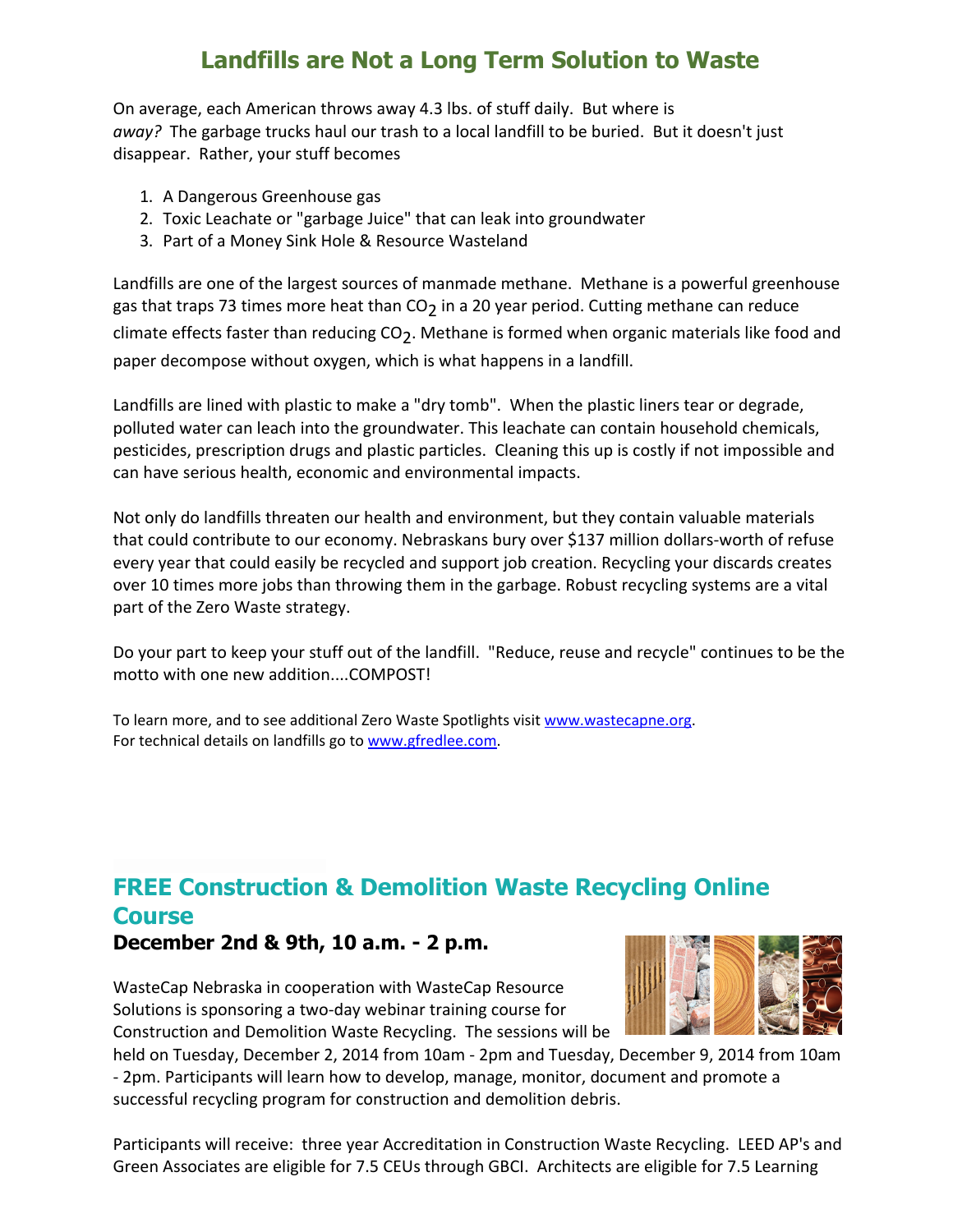units through AIA.

This event is partially funded by a grant from Nebraska Department of Environmental Quality Litter Reduction and Recycling Grant, Ayars & Ayars Inc. and USGBC which enables WasteCap to offer this to participants at no charge.

To register: [http://www.wastecapne.org/construction‐demolition‐waste‐recycling‐online‐course/](http://r20.rs6.net/tn.jsp?e=001-CXJBI5H2fPvYhC3QSl2w-quiORRejI95cSpnT0CNT8BHTrV9cDvCb4KFS8VuCjjEJ049XNqq9HAGJB1omL_vBFVF6sO1_qyxUAcsmdPECvJ2jQbiAP_lzAD2f2L_6nXS8U8La9rkgTSEpj81ENMBzWbExp_DJwmrkn7zcmvXkGZaqCnU2k9jA==)

## December Green Team Roundtable: Hosted by Bosch Security Systems Inc. Wednesday, December 10, 2014

Bosch Security Systems, Inc.'s Health, Safety, and Environmental Manager, Wanda Blasnitz, will present information on the facility's Zero Waste to Landfill initiative during WasteCap Nebraska's Green Roundtable on December 10th. In addition, Jacob Hickey of Prairieland Dairy in Firth, Nebraska, will



discuss Praireland Dairy's composting partnership with Bosch, which initially has reduced 30 percent of Bosch's landfill waste from their Lincoln, Nebr. facility located at 8601 Cornhusker Hwy. The lunch hour meeting will be held from 11:30 a.m. to 1:00 p.m. Cost is \$10 or \$8 for WasteCap Nebraska members. Register online at [http://www.wastecapne.org/december‐10‐green‐team‐](http://r20.rs6.net/tn.jsp?e=001-CXJBI5H2fPvYhC3QSl2w-quiORRejI95cSpnT0CNT8BHTrV9cDvCb4KFS8VuCjjEJ049XNqq9HAGJB1omL_vBFVF6sO1_qy_BNSqJIZtavtMsOghHqneA_JNydXyThJ9J4xkRXiJoFd1E36gv_GPaLeZjDTbAiI) roundtable/.

## UPCOMING EVENTS

### **Nebraska State-Wide Recycling Study Results**

Wednesday, November 12, 2014, 1‐4 p.m., Norfolk Arts Center, 305 North 5th Street, Norfolk, NE

Thursday, November 13, 2014, 1‐4 p.m., Omaha Public Library ‐ Abrahams Branch, 5111 North 90th Street, Omaha, NE

### Scrap Metal Recycling Drive to Support LPS

Drive runs the entire month of November at Sadoff Iron and Metal Company and Alter Metal Recycling. For details visit [https://lincoln.ne.gov/city/pworks/waste/sldwaste/recycle/ard/drive.htm](http://r20.rs6.net/tn.jsp?e=001-CXJBI5H2fPvYhC3QSl2w-quiORRejI95cSpnT0CNT8BHTrV9cDvCb4KFS8VuCjjeNhfw2f6oNHFkeyN9DTxbjbMJ14pDlLzfB2lixLcpArZRscTqO91VVLXBeRwP4lDd8ljeeQLLOByPFDMyCkglgiu6nG3mzMsap-JomOt_Pa5XuytlQ-qaD_leTqUP_dk)

### Household Hazardous Waste Collection

Friday, November 14, 2014, by appointment only. Call 402-441-8021 to schedule.

### Wood Waste Collection